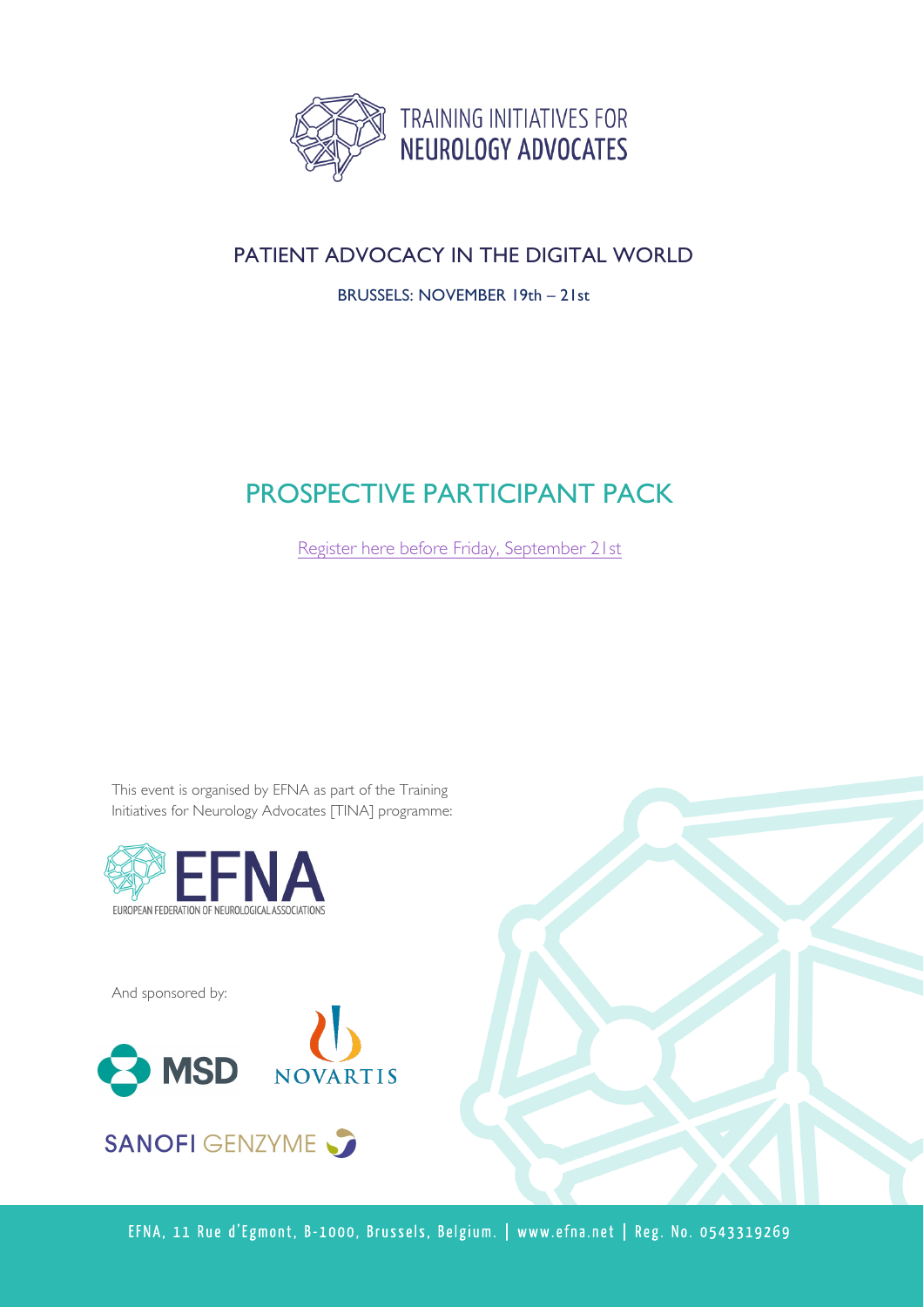

### INTRODUCTION

The European Federation of Neurological Associations [EFNA] is an umbrella group representing 20 pan-European neurology patient groups. Our slogan 'Empowering Patient Neurology Groups' encapsulates our goals as an Association. We strive to add capacity to our members – allowing them to be the most effective advocates. EFNA's aims are to improve the quality of life of people with neurological disorders, their families and carers by working in four strategic areas: Advocacy, Empowerment, Awareness and Engagement.

Consensus among our members is that young people are currently under-represented in their associations. It is also felt that the issues facing young people affected by brain and brain-related disorders are not getting the public or political attention they should.

For these reasons, EFNA is focusing attention on young neurology patients during 2018. Our goal is to create a programme that assists young people in becoming advocates for their own disease areas.

The 'Patient Advocacy in the Digital World' workshop, will take place in Brussels from Monday, November 19th - Wednesday, November 21st, as part of EFNA's Training Initiatives for Neurology Advocates [TINA] programme.

The workshop will cover topics such as: How to Influence Change and Lead in Your Community - Social Media for Advocacy and Building an Online Community, Working with Patient Organisations, eHealth and Technologyenabled Solutions - Artificial Intelligence for Europe, Ethics and the Emerging Issues in eHealth and a Value Assessment of Digital Products.

The EFNA Advocacy Awards will take place on the evening of Day 2. Participants will be welcome to attend.

On Day 3 participants will also have the option to attend a meeting of the MEP Interest Group on Brain, Mind and Pain, taking place at the European Parliament.

#### PARTICIPANT PROFILE

Participating patient advocates should have the motivation to learn about these topics and to contribute to the discussions. Accordingly, places are open to individuals who meet all the following requirements:

- 1. Be a Young Neurology Patient: Participants should be aged between 18 and 35 years and living with a neurological condition. Participants should be resident in Europe.
- 2. Have a keen interest in the topic and want to learn more about how digital tools can be used to support, empower and influence the neurology community.
- 3. Be willing to commit to applying the knowledge and skills learned. Each workshop participant is required to complete a small digital advocacy project as part of this programme. You might choose to create a blog or blog post, make a video or write a campaign proposal. Projects may be personal or conducted in association with a patient association. There will be time during the workshop to discuss and refine your ideas but work should be undertaken following the workshop and we will liaise with you to see how it is progressing. All projects will be shared during Brain Awareness Week 2019 (March 11-19).
- 4. Possess good working knowledge of the English language. All presentations and course documents will be made in English. There will also be interactive workshops to which participants will be expected to contribute and comprehend.
- 5. Be available to travel on the relevant days and be prepared to do so within the framework of EFNA's Expenses Policy ( $\epsilon$ 250 travel allowance + two nights accommodation) – or be willing to cover additional costs (see policy below).

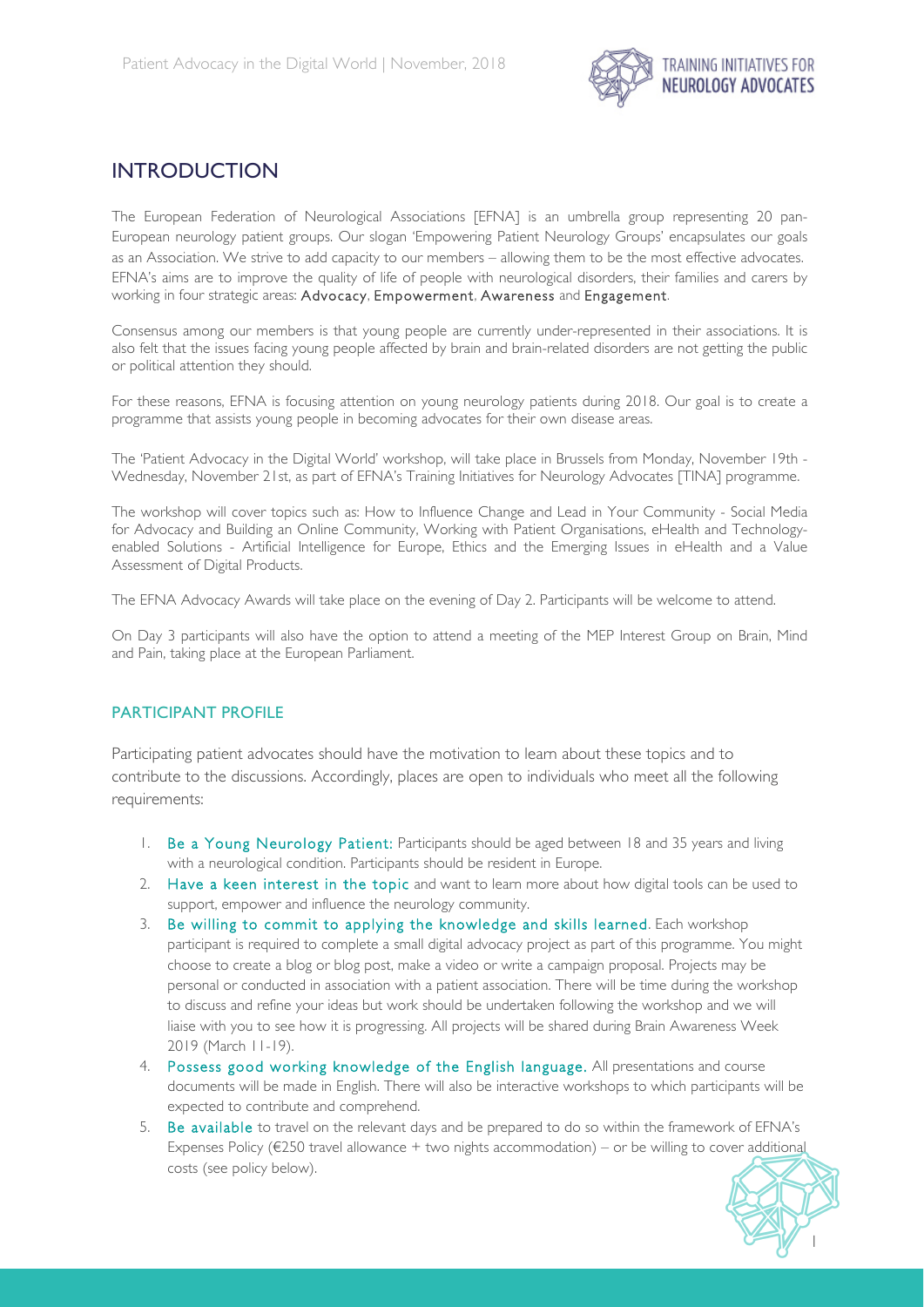

## AGENDA

#### *PATIENT ADVOCACY IN THE DIGITAL WORLD*

### Day One – Monday, November 19th 2018

| $12.00 - 13.00$ hrs | Lunch                                                                                                                                                                                 |
|---------------------|---------------------------------------------------------------------------------------------------------------------------------------------------------------------------------------|
| $13.00 - 13.30$ hrs | Welcome and Introductions -<br>Donna Walsh, EFNA Executive Director                                                                                                                   |
|                     | <b>Young Neurology Patients' Survey</b>                                                                                                                                               |
| $13.30 - 14.00$ hrs | Presentation of Survey Results -<br>Elizabeth Cunningham, EFNA Communications Manager                                                                                                 |
| $14.00 - 15.00$ hrs | Discussion -<br>Round-table discussion of survey results<br>٠<br>Do feelings in the room reflect the results?<br>$\bullet$<br>Which outcomes are seen as most important?<br>$\bullet$ |
| $15.00 - 15.30$ hrs | <b>Coffee Break</b>                                                                                                                                                                   |
|                     | How to Influence Change and Lead in Your Community                                                                                                                                    |
| $15.30 - 16.00$ hrs | The Power of Storytelling -<br>Emma Lawton, Parkinson's campaigner & author<br>Case-study and Q&A                                                                                     |
| $16.00 - 16.30$ hrs | Building an Online Community -<br>George Pepper, Founder of Shift.ms<br>Case-study and Q&A                                                                                            |
|                     | <b>Working with Patient Organisations</b>                                                                                                                                             |
| 16.30 - 17.00hrs    | Discussion -<br>What are the advantages and limitations of working with patient organisations?                                                                                        |
| 17.00 - 17.45hrs    | Group feedback & recording of outcomes                                                                                                                                                |
| $17.45 - 18.00$ hrs | Conclusion and end of day                                                                                                                                                             |
| 19.30hrs            | Informal dinner                                                                                                                                                                       |

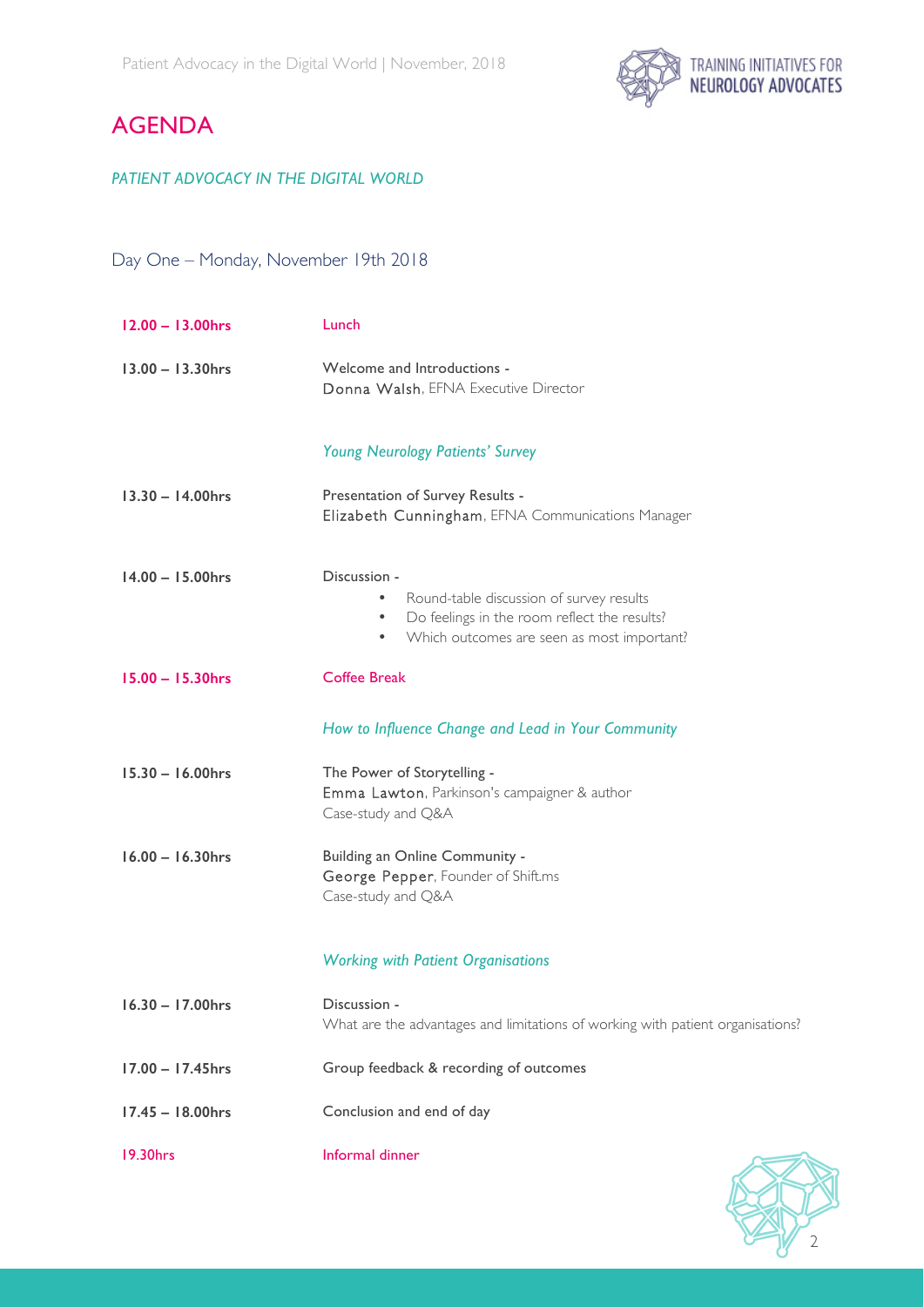

### Day Two – Tuesday, November 20th 2018

#### *eHealth and Technology-enabled Solutions*

| $9.30 - 10.00$ hrs  | Artificial Intelligence for Europe -<br>What does it mean for health policy and patients?<br>Cécile Huet (Deputy Head of Unit Robotics & Al, European Commission)                                                                                                                                                                                                                                                                                                                                        |
|---------------------|----------------------------------------------------------------------------------------------------------------------------------------------------------------------------------------------------------------------------------------------------------------------------------------------------------------------------------------------------------------------------------------------------------------------------------------------------------------------------------------------------------|
| $10.00 - 10.30$ hrs | Digital Transformation - Optimising the Patient Journey<br>Presentation on digital applications being developed for neurology patients<br>Kim Baden-Kristensen, Co-founder & CEO at Brain+                                                                                                                                                                                                                                                                                                               |
| $10.30 - 11.00$ hrs | Ethics and the Emerging Issues in eHealth -<br>Marcello Ienca, Postdoctoral Researcher, Health Ethics & Policy Lab,<br>Department of Health Sciences and Technology, ETH Zurich will explore ethical &<br>policy issues associated with new and emerging technologies for healthcare.                                                                                                                                                                                                                    |
| $10.30 - 11.00$ hrs | Panel discussion -<br>Our speakers will discuss the subjects covered and answer questions from<br>workshop participants.<br>Moderator: Frederic Destrebecq, Executive Director, European Brain Council                                                                                                                                                                                                                                                                                                   |
| $11.00 - 11.30$ hrs | <b>Coffee Break</b>                                                                                                                                                                                                                                                                                                                                                                                                                                                                                      |
| $11.30 - 12.30$ hrs | Workshop: Value Assessment of Digital Products -<br>Fewer digital health products than expected are being deployed in real-world<br>clinical settings. This may be related to complaints that, in practice, these products<br>have failed to deliver on the promise that they will lead to improved quality and<br>outcomes and reduced costs in the management of chronic diseases.<br>- What are our expectations of a product? What makes a successful product?<br>Led by: Monika Benson, MyBrain.net |
| $12.30 - 13.30$ hrs | Lunch                                                                                                                                                                                                                                                                                                                                                                                                                                                                                                    |
|                     | <b>Advocacy in Action</b>                                                                                                                                                                                                                                                                                                                                                                                                                                                                                |
| $13.30 - 13.50$ hrs | #LifeGoals vs #BrainLifeGoals<br>EFNA present our planned campaign for 2019. The campaign will bring the issues<br>of young people living with brain disorders to the attention of the EU's newly<br>elected MEPs.                                                                                                                                                                                                                                                                                       |
| $13.50 - 15.30$ hrs | Workshop: Let's Put our Brains Together!<br>In groups, participants will brainstorm ideas relating to EFNA's upcoming campaign<br>and pitch their idea to the wider group.                                                                                                                                                                                                                                                                                                                               |
| $15.30 - 17.00$ hrs | Next Steps<br>Each participant is required to complete a short digital advocacy project as part of<br>this programme. Participants will have time to refine their idea and present to the<br>group for feedback.                                                                                                                                                                                                                                                                                         |
| $18.30 - 22.00$ hrs | EFNA Advocacy Awards Dinner ** ATTENDANCE OPTIONAL **                                                                                                                                                                                                                                                                                                                                                                                                                                                    |